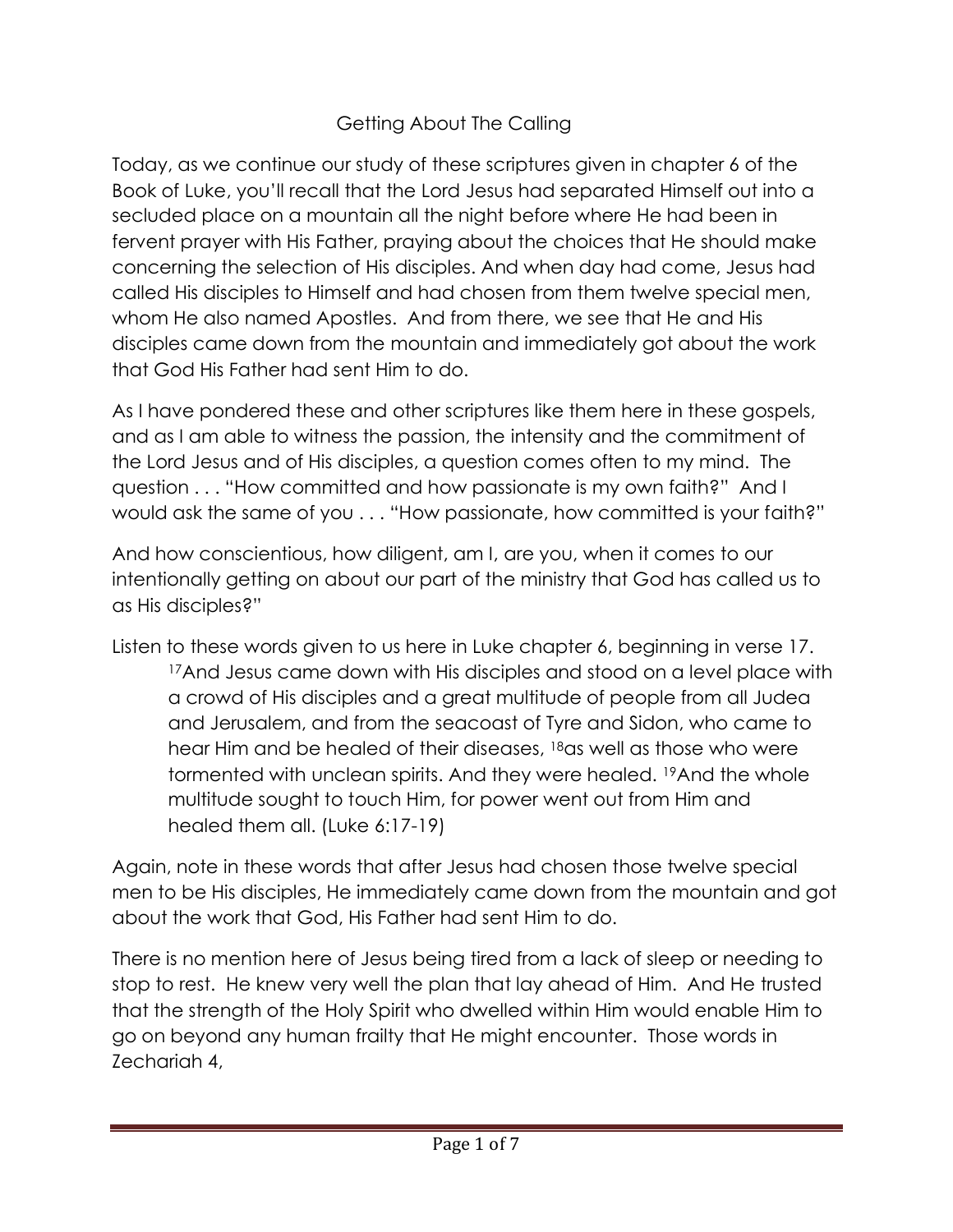Not by might nor by power, but by my Spirit,' says the Lord of hosts. (Zechariah 4:6)

Jesus' response here was very much like the response He would have on another occasion later on when He was asked about being hungry. There He said,

34 . . . "My food is to do the will of Him who sent Me, and to finish His work. <sup>35</sup>Do you not say, 'There are still four months and *then* comes the harvest'? Behold, I say to you, lift up your eyes and look at the fields, for they are already white for harvest! (Luke 4:34-35)

Note the intensity in those words. Jesus knew that the time was short, and that the day of salvation was at hand. And He knew that if He was going to carry out the will of His Father, He would need to be very intentional about every moment that lay in front of Him.

And Jesus' response should serve as a special instruction and a warning to you and me. If we will only look around us, we will also see that the fields are white for harvest. And we dare not wait! We must get about it now.

The lost are truly lost and their condition is getting worse with each day. And if they die in their sin, they will be lost eternally.

The reality of that truth came to my thoughts just recently when I recalled a time when a person said about their friend who had been suffering really badly and had just died, that now their friend was in a "better place". As I heard those words, I immediately wondered if that person who died was truly saved. Because if that person was not saved, they were not in a "better place". In fact, their suffering that they endured while in this life was now magnified a thousandfold. And their suffering would now never end, but would be eternal, with no relief at all. How awful! How utterly unthinkable!

May I say this again folks, because we need to realize that the lost are truly lost. And not only is their condition getting worse with each day in this life. When they die in their sin, they will be lost and suffering eternally.

And whether you and I want to realize it or not, we have some responsibility for the future of other people's souls. That warning was given to the prophet Ezekiel concerning the people of Israel, and it is also true for you and me. Listen to God's words of warning to the prophet in Ezekiel 33! There, God said,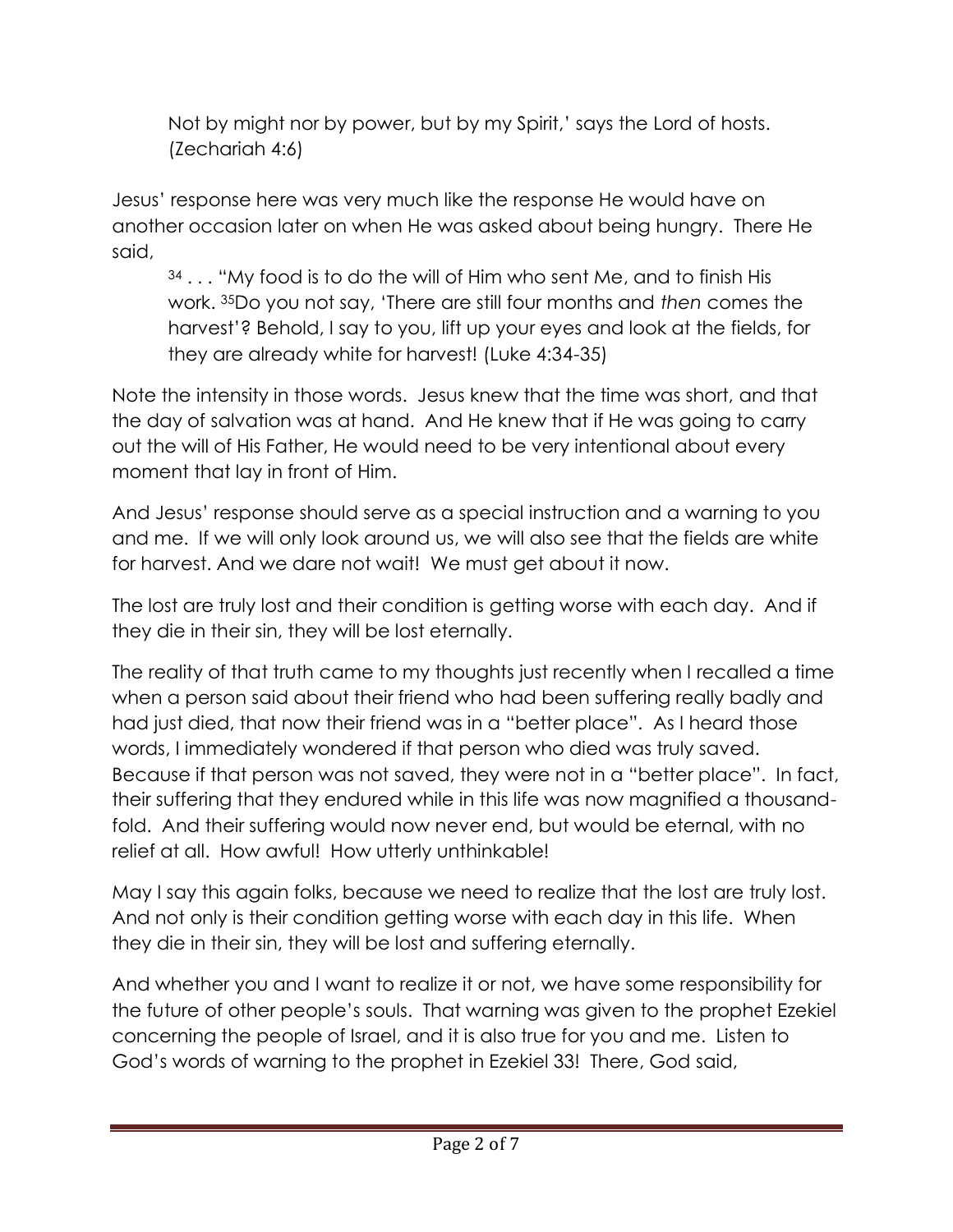<sup>7</sup> "Son of man, I have made you a watchman for the house of Israel; so hear the word I speak and give them warning from me. <sup>8</sup>When I say to the wicked, 'O wicked man, you will surely die,' and (if) you do not speak out to dissuade him from his ways, that wicked man will die for his sin, and I will hold you accountable for his blood. <sup>9</sup>But if you do warn the wicked man to turn from his ways and he does not do so, he will die for his sin, but you will have saved yourself. (Ezekiel 33:7-9)

These words given to the Prophet Ezekiel were for him in his day. But also, here in our scripture text in the Book of Luke, we know that those same words were especially also intended for the Lord Jesus. He is the "Son of Man" who was sent by God the Father to warn the wicked ones of His day and also consequently, us in our day, saying "turn from your sin or you will surely die." And the Lord Jesus was diligent to give that warning.

But also for the Lord Jesus, He knew that the special work He was called to do required that He suffer and die on the cross. And that meant that His work would soon be cut short leaving much more still yet to be done. That is why he chose these other "sons of men", His disciples, to join with Him and to carry His work on forward.

But His choosing of these twelve disciples was only the beginning. He would call many, many more into His work. And the demanding impetus given in the "great commission" to "go ye into all the world and to make more and more disciples", has reached even to you and me. We are now the disciples that are to carry the message of Jesus' gospel to every soul that will ever live, with you and me producing more and more disciples.

And you and I must respond to this call. The fields were "white for harvest" then, and they are also "white for harvest" today. Souls are suffering and dying every day and you and I are the "sons of men" that God has called and equipped to warn them. We must do as Jesus did and diligently get on about completing the work that He began.

Jesus told us that in John chapter 20. There He said

- $21$ ... as my Father hath sent me, even so send I you. (John 20:21)
- And in Colossians 1, the Apostle Paul gave us these words. He said <sup>24</sup>I now rejoice in my sufferings for you, and fill up in my flesh what is lacking in the afflictions of Christ, for the sake of His body, which is the church, <sup>25</sup>of which I became a minister according to the stewardship from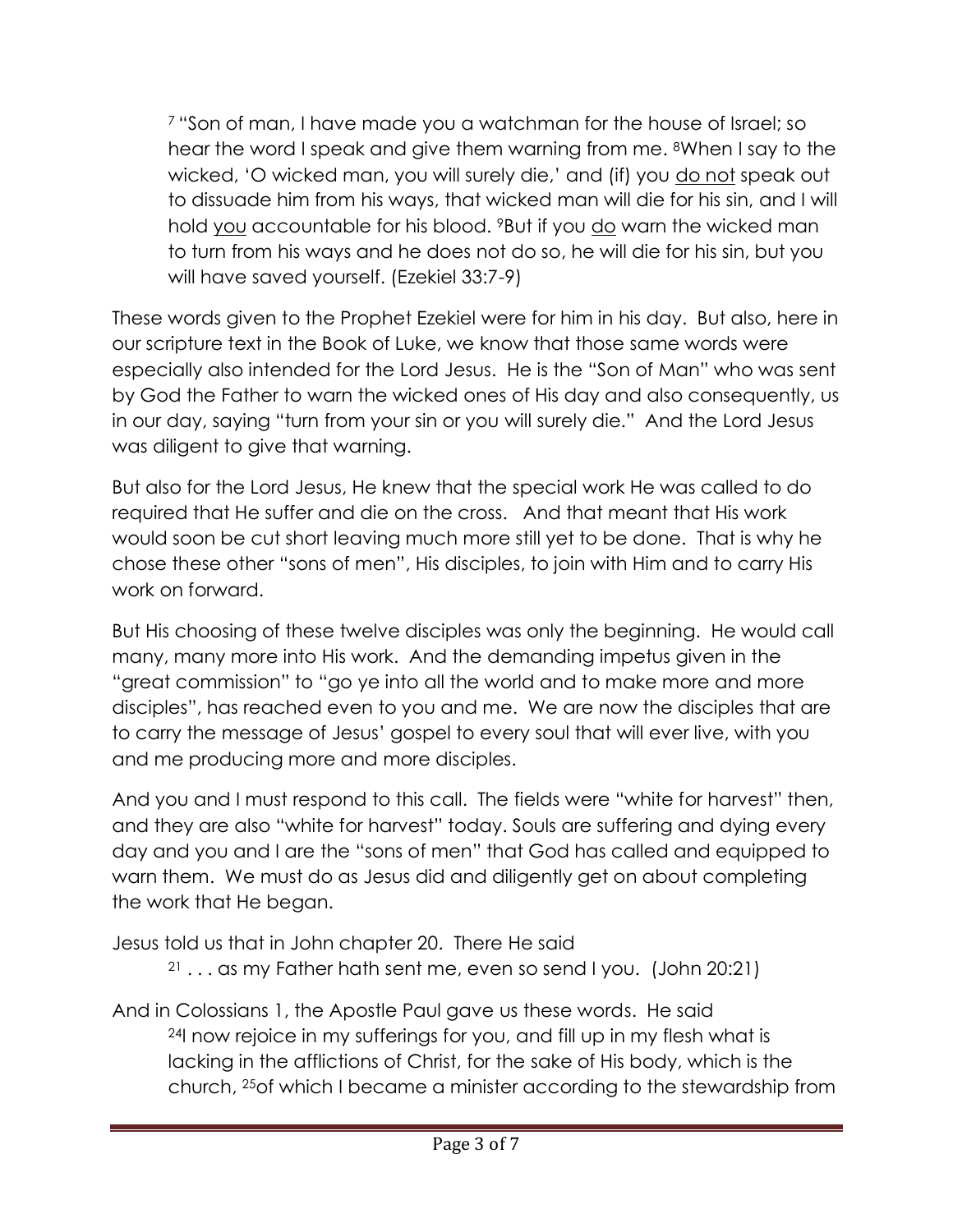God, which was given to me for you, to fulfill the word of God. (Colossians 1:24-25)

You and I also are to fill up in our flesh that which is still lacking in work that Christ began. Jesus did not hesitate, and neither did the Apostle Paul, and neither should we. Jesus chose His disciples, then came down from the mountain and immediately got about doing His Father's work.

... But if we are to be about it, what exactly is the work that Jesus began? Here, we are told that He healed the sick, He cast out demons and He taught and preached the good news of salvation.

A question, "are you and I called to be about the exact same "will and purpose of God the Father", preaching, teaching, healing the sick and even casting out demons? The answer to that question is clear from these scriptures that I just read in John chapter 20.

<sup>21</sup>Then said Jesus to them . . . as *my* Father hath sent me, even so send I you. (John 20:21)

No, you and I can't save another person's soul as Jesus could. But beyond that, we are to be about the very same Will and purpose of God. And He will surely equip us with every Spiritual Gift that it will take for us to carry forward His ministry. If we are to "preach", He will equip us to preach. If we are to teach, He will equip us to teach.

And yes, and strangely so, there will be times when we will participate in the healing of the sick and even the casting out of demons. And I know that even the thought of our doing those things can make us uncomfortable. And we really should guard ourselves carefully before stepping into uncertain territory. But I do believe that such things, though they be on the fringe of the ministry God has called us to do, they are still very much in keeping with God's truth as it is given within these scriptures.

As for our being teachers and preachers of this gospel, we need to always remind ourselves that the wisdom and the strength to carry out God's ministry must come directly and solely from the Holy Spirit that He puts within us. And again, the Holy Spirit Himself will carefully befit each of us with the exact "Spiritual Gifts" that we will need to do the work in front of us.

And no, not everyone will have the Spiritual Gifts of teaching and preaching, but we need to be diligent to search out the will of God to see if we are gifted in those ways, and if we are, then we must get about them.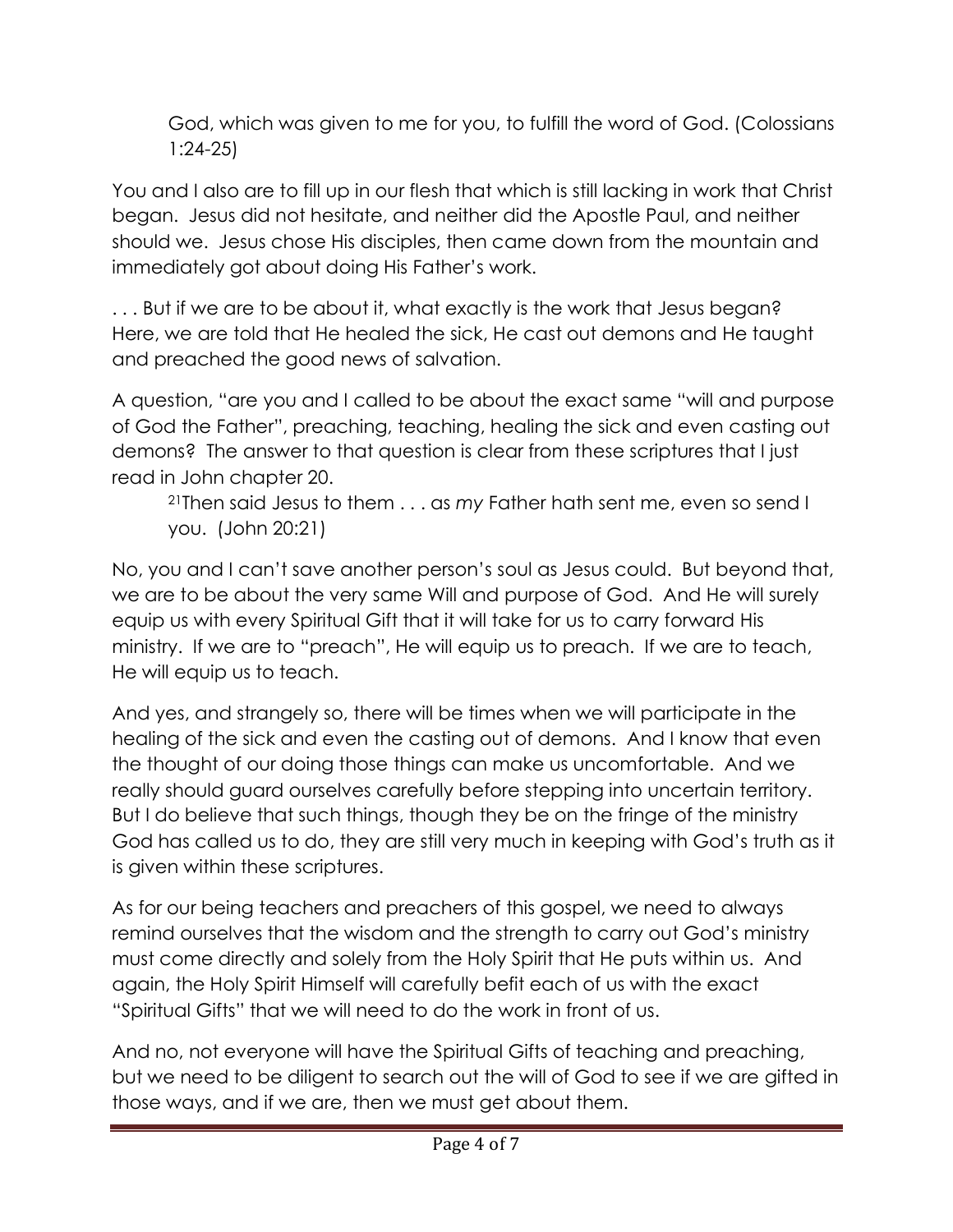But if we are not, then we must do other things that will help and support those who are gifted in those ways. And there again, God's Spirit is faithful to properly equip us with the special spiritual gifts that we will need to do our part, Spiritual Gifts such as, wisdom, knowledge, serving, giving, deeds of compassion, exhorting, works of administration, and on and on.

All that God asks of us is that we willingly open our hearts up to Him and He will do the rest. Our part may simply be to attend a weekly bible study, or perhaps to host a bible study in our home. Maybe God would have us to become a mentor to a new believer and to disciple them. Again, all that God asks of us is that we be willing to open our hearts up to Him and to let Him guide our path.

Next, we see that as Jesus preached and taught the people, He also healed those who were sick. I confess that I know so very little about this form of ministry. I truly do wish that I knew more. I am personally aware of some people that God has healed. And He has especially brought healing to my own body, on more than one occasion.

But I do not fully know all of the ways that I am to go about participating in the healing of the sick. What I do know is what we are taught here in the scriptures and especially what is taught to us in the Book of James. There we are told that if we are sick, we are to take the matter to the Elders of the church. Listen to these words given in James chapter 5.

14Is anyone among you sick? Let him call for the elders of the church, and let them pray over him, anointing him with oil in the name of the Lord. <sup>15</sup>And the prayer of faith will save the sick, and the Lord will raise him up. And if he has committed sins, he will be forgiven. (James 5:14-15)

This is the pure and unsullied truth of God. And I believe that we should do this far more often than we do. Unfortunately, we most often, bypass our Elders and opt out for a quick trip to the doctor. And that would not necessarily be a wrong thing to do. Doctors are often the instrument of God to dispense His grace and mercy to you and to me. I recently went to an Eye Doctor to have a cataract removed. I believe that it was a right thing to do.

But the question we should ask ourselves is, "are doctors the first and only remedy that we should choose?' What about the simple, "laying on of hands" for the healing of a person? Is that form of healing real and effectual for you and for me, now, in our day, or was that gift of healing only for the days that Jesus walked this earth? There are varying opinions among the best of Bible Scholars about such things. And the scriptures are not clear about it.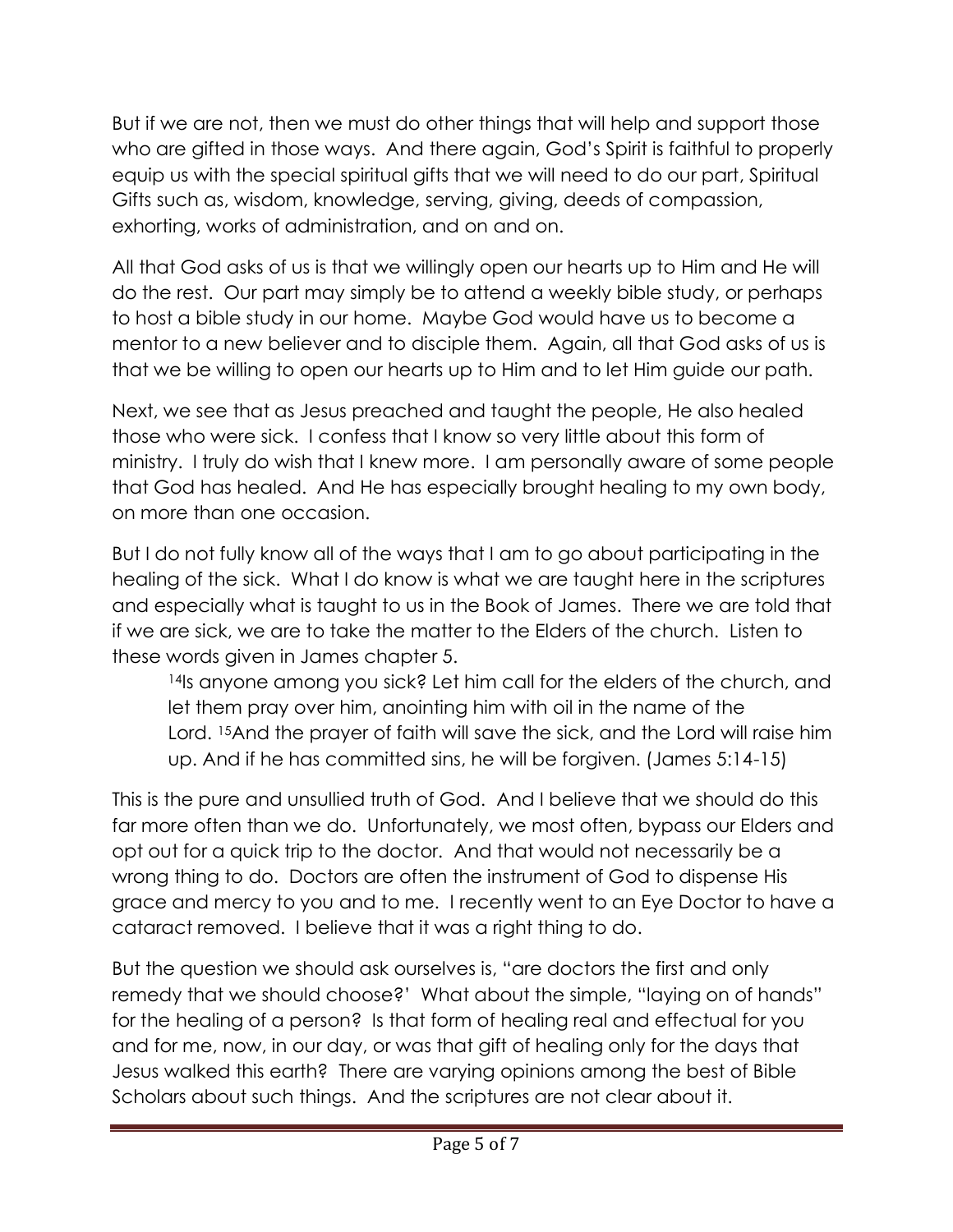But because these scriptures do not specifically prohibit the "laying on of hands" for the healing of a person, I believe that it is a right thing for us to do. I have done that on occasion, along with some other Elders of the church. And I have also, on many occasions, in a quiet and private way, most of the time without the other person even knowing that I am doing it, "laid hands on them", asking God to heal them of their sickness or disease?

Have the people been healed of their sickness or disease by my doing that? Most often I do not know. And as I ponder the matter, I have come to accept the simple truth that sometimes it is the will of God to heal that person and sometimes it is not His will.

I believe that our calling is simply to obey the compulsion of the Holy Spirit within us. If we feel compelled to "lay hands upon a person" and to pray for their healing, then we should do that.

Do I have the "Spiritual Gift" of healing? I truly don't know if I do or not? I would like for God to reveal the answer to that question to me, but so far, he hasn't. So, I will simply continue to do as the Holy Spirit compels my heart to do and leave the rest of it to God.

This last matter that we will consider today, I confess, is very mysterious and very uncomfortable for me, the matter of the "casting out of demons?" Again, the question, are we to also take part in the "casting out of demons?"

As I have said to us often, I am fully convinced that the demonic realm is still just as powerfully at work today as it was in Jesus' day. Why should we believe any differently, with the evidence so blatantly obvious all around us?

Demons are active and powerful, and demons do what demons do. They are spoken about in John chapter 10 as being the thief who comes to steal, to kill and to destroy. And they do that in many ways and as often as they can, in the world at large, in our families, and in each of our own personal lives.

Here in the scriptures, the demons are often described as unclean spirits. And we see their presence in several places in these scriptures, in the man in the synagogue, in the little daughter of the Canaanite woman, in the young boy who would throw himself into the fire and into the water, in the man who had a spirit that made him deaf and dumb, in the man in the tombs, and on and on, demons taking control over people and causing everything from physical health problems to emotional and mental problems.